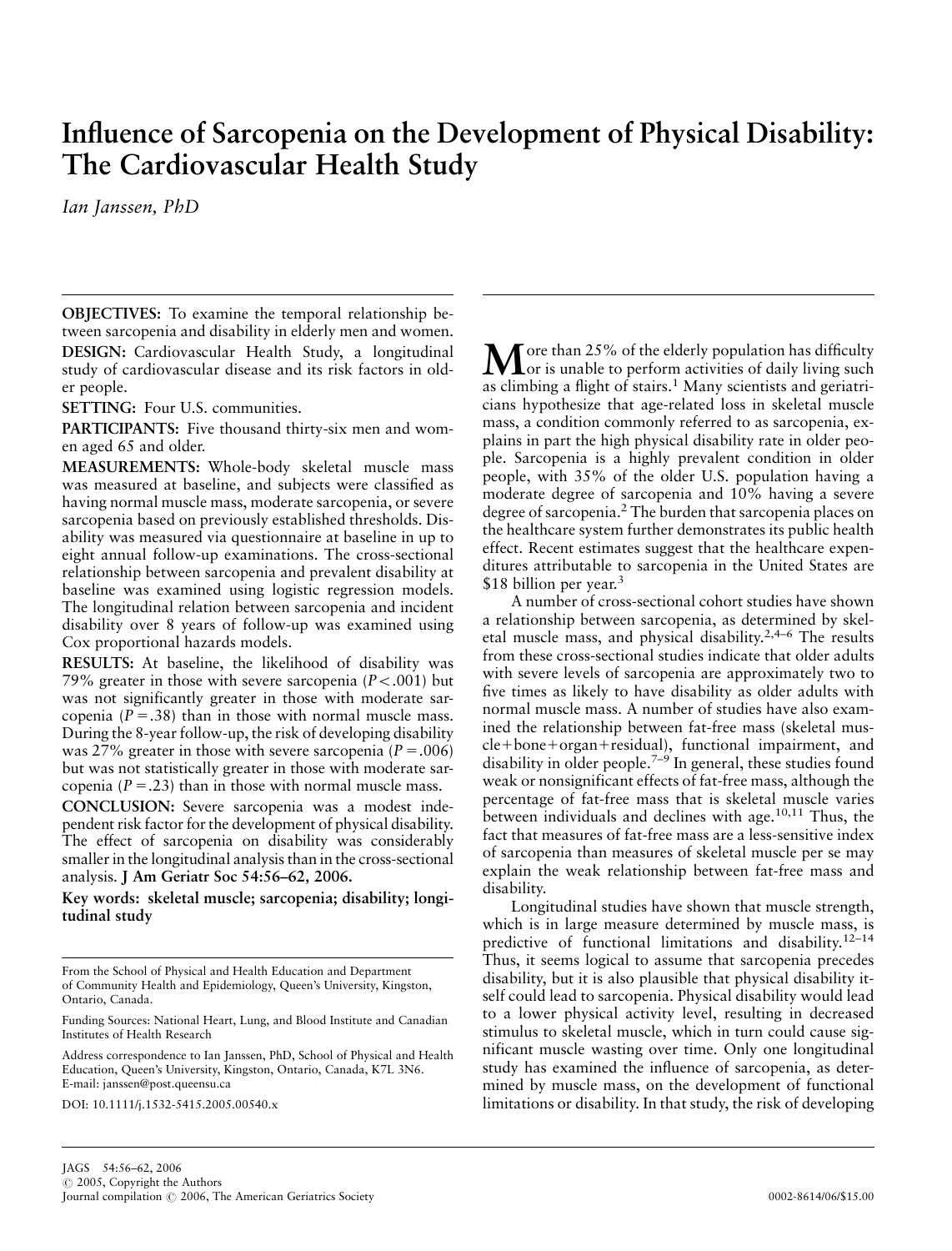mobility limitations in the lowest quintile of thigh muscle size was  $90\%$  greater in men and  $68\%$  greater in women.<sup>15</sup> Additional longitudinal studies are needed to confirm these findings. Most notably, the temporal relationship between sarcopenia and more-extreme measures of physical function such as disability needs to be examined.

The primary purpose of this study was to determine whether sarcopenia predicts the onset of disability in older people. A secondary objective was to determine whether sex, age, and health status influence the relationship between sarcopenia and disability.

#### **METHODS**

#### Overview of Study

Subjects consisted of 5,036 elderly men and women from the Cardiovascular Health Study (CHS). Muscle mass categories (normal, moderate sarcopenia, and severe sarcopenia) and disability status (yes or no) were determined at baseline. Disability status was also determined in up to eight yearly follow-up examinations. Using the baseline examination, cross-sectional relationships between muscle mass categories and prevalent disability were determined in all 5,036 subjects. The baseline and follow-up examinations were used to examine the longitudinal relation between sarcopenia and incident disability in the 3,694 subjects without disability at baseline.

### Study Sample

The CHS is a population-based study of coronary heart disease and stroke in adults aged 65 and older, as previously described in detail.16 Briefly, 5,201 men and women were recruited from Forsyth County, North Carolina; Washington County, Maryland; Sacramento County, California; and Pittsburgh, Pennsylvania. Participants were sampled from Medicare eligibility lists in each area. Eligible participants were noninstitutionalized and did not require a proxy respondent at baseline. Of those eligible, 57% enrolled in the study. The baseline examination was conducted between June 1989 and June 1990. The CHS cohort has since been examined annually, and the first eight follow-up examinations were used for analysis. The institutional review boards approved the project at each study site, and written informed consent was obtained from all subjects.

The National Heart, Lung, and Blood Institute (NHLBI) conducted and supported the CHS in collaboration with the CHS investigators. The NHLBI and CHS investigators have created public access data sets that are available to qualified investigators, which were used in the present study. To protect subject confidentiality, some of the variables in the public access data sets were deleted, and some of the continuous variables, such as age, were collapsed into categories or at the extremes.

#### Baseline and Follow-Up Examinations

The baseline and follow-up examinations consisted of a home (baseline) or telephone (follow-up) interview and a clinical examination, as explained elsewhere.<sup>16</sup> In the interviews, information was obtained on demographics, medical history, socioeconomic status, and disability. The standardized clinical examinations included body composition measurements.

## Exposure Variables

Whole-body muscle mass was estimated using bioelectrical impedance analysis (BIA). BIA resistance was obtained using a TVI-10 Body Composition Analyzer (Danninger Medical Technology, Inc., Columbus, OH) with an operating frequency of 50 kHz. BIA measurements were taken between the right wrist and ankle with the subject in a supine position after completion of an overnight fast.<sup>17</sup> Muscle mass in kg was calculated as

 $((height<sup>2</sup>/BIA - resistance × 0.401) + (sex × 3.825)$  $+(age \times -0.071)) + 5.102$ 

where height is in cm; BIA-resistance is in ohms; for sex, men = 1 and women = 0; and age is in years.<sup>18</sup> This BIA equation was developed and cross-validated against magnetic resonance imaging measures of whole-body muscle mass in a sample of 269 men and women varying in age (18–86) and adiposity (body mass index (BMI) 16–48 kg/  $(m<sup>2</sup>)$ . In that cohort, the correlation between muscle mass predicted using BIA and muscle mass measured using magnetic resonance imaging was 0.93, and the standard error of the estimate for predicting muscle from BIA was 9%. This BIA equation has been used successfully in previous epidemiological studies of sarcopenia and disability.2,6

Muscle mass was normalized for height (muscle mass in kg/height in  $m^2$ ) and termed the skeletal muscle index (SMI). Two approaches were used to group subjects based on SMI. In that first approach, subjects were classified into sex-specific SMI quartiles. In the second approach, participants were classified as having a normal SMI (men  $\geq$ 10.76 kg/m<sup>2</sup>, women  $\geq$ 6.76 kg/m<sup>2</sup>), moderate sarcopenia (men 8.51–10.75 kg/m<sup>2</sup>, women 5.76–6.75 kg/m<sup>2</sup>), or severe sarcopenia (men  $\leq$ 8.50 kg/m<sup>2</sup>, women  $\leq$ 5.75 kg/ m<sup>2</sup>) based on established disability-related SMI thresholds.<sup>2</sup>

## Covariates

Variables that have been shown to be independently associated with both the exposure and outcome measures were included as confounding variables in the regression analyses and as potential effect modifiers in subgroup analyses.

#### Age

Age was subdivided into four subgroups (65–70, 71–76,  $77-82, >83$ ). Age was categorized to account for the potential nonlinear effect of age on the relationships examined. These age ranges corresponded to the categories provided in the CHS public access database.

#### Race

Subjects were classified as white or other.

#### Socioeconomic Status

Self-reported income was used as a proxy for socioeconomic status. Annual income was categorized as very low (\$7,999), low (\$8,000–15,999), moderate (\$16,000– 35,999), high (\$35,000–49,999), or very high ( $\ge$ \$50,000). Participants with no information on income were coded into a separate category.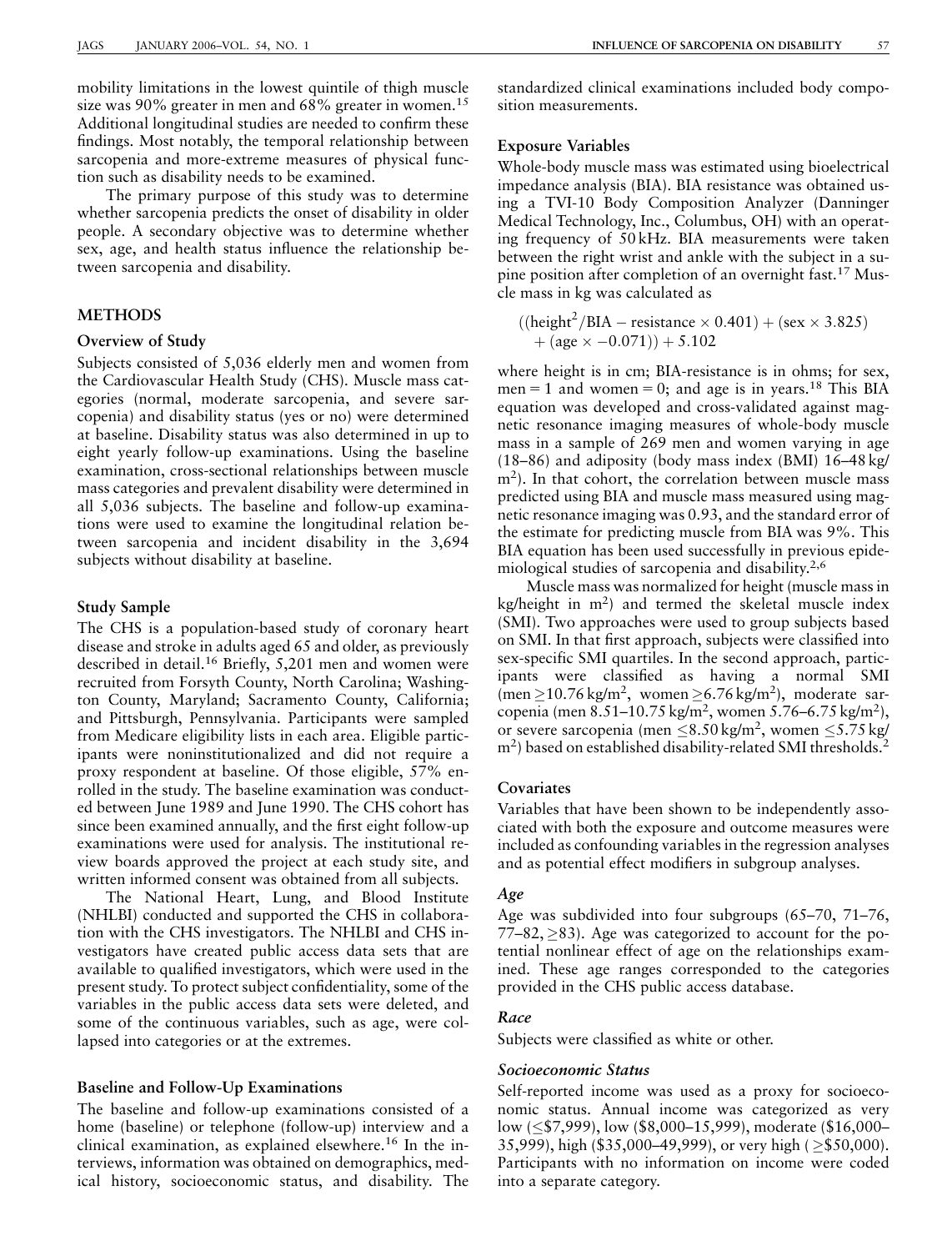## Smoking

Lifetime smoking dose was categorized as none, passive (lived with regular smoker), light (1–13 pack-years), moderate (14–50 pack-years), or heavy  $(> 50$  pack-years).

## Adiposity Status

Weight and height were measured to the nearest 0.5 lb and 0.5 cm, respectively, and BMI was determined as weight (kg) divided by height  $(m^2)$ . Based on BMI, participants were classified as nonoverweight  $(\leq 24.9 \text{ kg/m}^2)$ , overweight  $(25.0-29.9 \text{ kg/m}^2)$ , or obese ( $> 30.0 \text{ kg/m}^2$ ).<sup>19</sup>

## Cognitive Function

Cognitive function was assessed using the 30-point Mini-Mental State Examination.<sup>20</sup> Cognitive scores were categorized as normal ( $\geq$ 27), mildly impaired (24–26), moderately impaired (18–23), or severely impaired ( $\leq$ 17).

## Prevalent Noncardiovascular Diseases

The presence of cancer (present or former) and arthritis at baseline were determined from the medical questionnaire. It was assumed individuals who did not respond to the appropriate questions did not have the disease. Diabetes mellitus status was determined according to the American Diabetes Association classification criteria based on blood glucose levels in a fasting state and in response to an oral glucose challenge.<sup>21</sup> The information needed to calculate incident cases of cancer, arthritis, and diabetes mellitus is not available in the public access CHS database.

# Prevalent Cardiovascular Disease

Presence of coronary heart disease, stroke, and congestive heart failure at baseline were determined based on results of the baseline interview and examination. Self-reports of disease were validated by ascertaining medications used, reviewing medical records, and standardized examinations performed on all participants.16

## Incident Cardiovascular Disease

The method of ascertaining incident coronary heart disease, stroke, and congestive heart disease has been reported previously.22 Briefly, incident cardiovascular disease cases were ascertained by self-report and from the Health Care Financing Administration hospitalized patient database of International Classification of Diseases, Ninth Revision, codes.

## Outcome Measures

During the baseline and follow-up examinations, participants were asked a series of instrumental activity of daily living questions that were used to calculate disability scores. The disability score (range 0–6) indicated participants' difficulty performing the following six tasks: heavy housework, light housework, shopping, preparing meals, paying bills, and using the telephone. A score of 0 reflected no difficulty performing any of the tasks, and a score of 6 reflected difficulty performing all tasks.

All participants scoring 1 or higher on the disability score at baseline were considered to have prevalent disability for the cross-sectional analysis. Participants with prevalent disability and participants who did not participate in at least one of the follow-up examinations were not included in the longitudinal analysis. Within the longitudinal sample, incident cases of disability were determined based on disability scores of 1 or higher on any of the follow-up examinations. The first examination in which the participant scored 1 or higher was used to determine the follow-up length for incident disability. For example, for a participant who initially scored 1 (or higher) on the disability score at their 5-year follow-up examination, the follow-up length for incident disability was considered to be the number of days between their baseline and Year 5 examinations. For subjects who died during the follow-up period and did not develop disability before death or who dropped out of the study before developing disability, the length of time between their baseline examination and their last examination was used to determine follow-up length. For subjects who survived until the end of the follow-up period and did not develop disability, the length of time between their baseline and 8-year examinations was used as their follow-up length.

# Statistical Analysis

All analyses were conducted using SAS software (SAS Institute, Inc., Cary, NC). For the cross-sectional analysis, logistic regression models were used to determine the odds ratios for prevalent disability associated with muscle mass categories. For the longitudinal analysis, Cox proportional hazards regression models were used to determine the relative risks of incident disability associated with muscle mass categories. The method used to determine follow-up length for the Cox models has been explained in detail in the Outcome Measures section. Age, race, socioeconomic status, adiposity, smoking, cognitive function, and prevalent disease (arthritis, diabetes mellitus, cancer, coronary heart disease, stroke, congestive heart failure) were included as covariates in the logistic and Cox regression models. Incident cases of coronary heart disease, stroke, and congestive heart failure were also included as covariates in the Cox models. Subgroup analyses were performed to determine the potential moderating effect of sex, age, and disease status on the relationships between sarcopenia and disability.

# **RESULTS**

The descriptive characteristics of the 5,036 participants who were part of the cross-sectional analysis are listed in Table 1. When the sex-specific SMI cutpoints were applied, 70.7% of the men and 41.9% of the women had moderate sarcopenia, whereas 17.1% of the men and 10.7% of the women had severe sarcopenia.

Figure 1 (top panel) illustrates the results of the crosssectional analysis. The likelihood of disability was greater in those with severe sarcopenia than in those with normal muscle mass ( $P < .001$ ), but it was not greater in those with moderate sarcopenia than in those with normal muscle mass ( $P = 0.38$ ). To examine the potential moderating effect of sex, age, and disease status on the cross-sectional findings, subgroup analyses were performed (Table 2). Similar patterns were seen in all subgroups, but the relationships were stronger in men than women and stronger in those aged 65 to 74 than in those aged 75 and older.

The baseline characteristics of the 3,694 participants who were part of the longitudinal analysis are shown in Table 1. When the sex-specific SMI cutpoints were applied,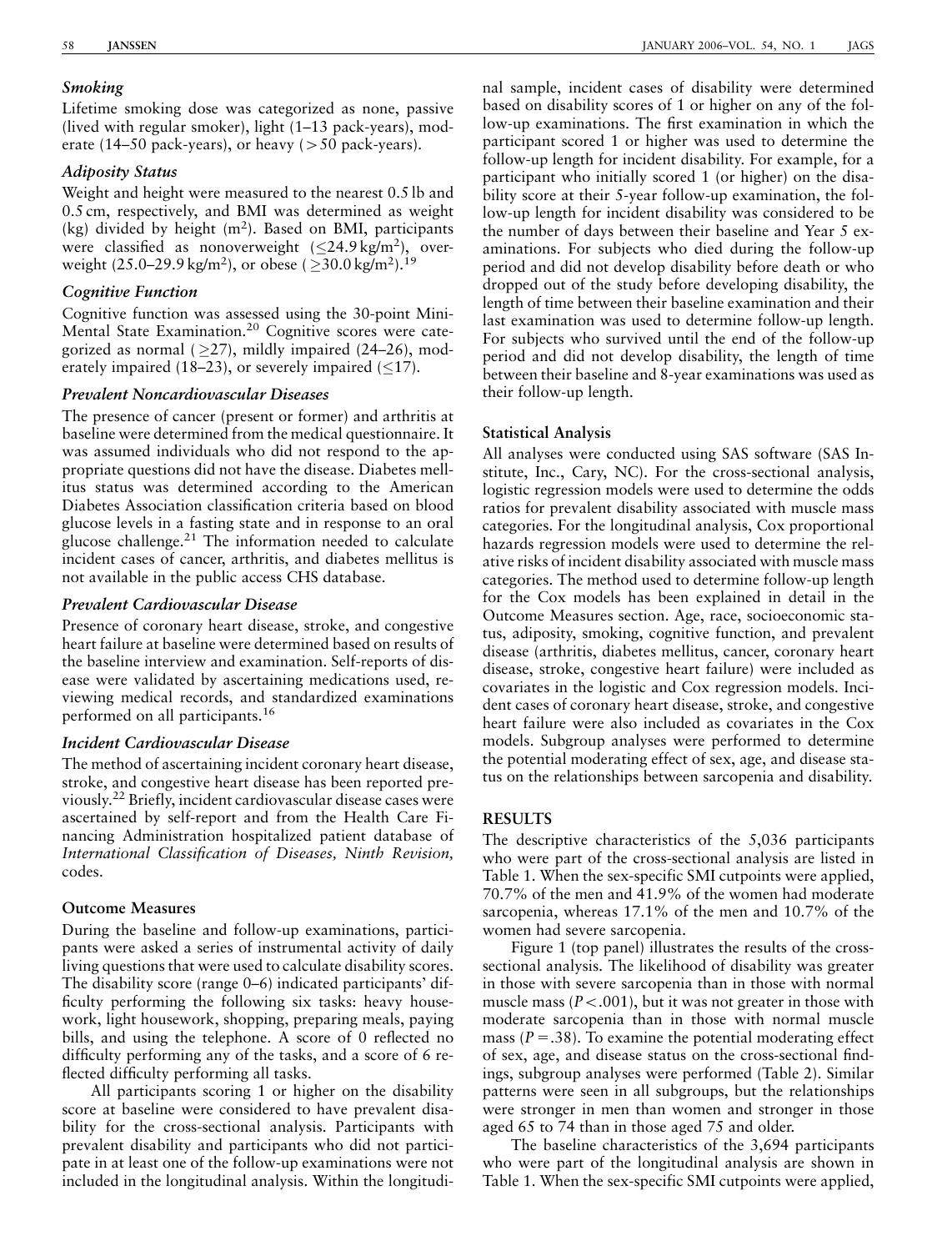|                                       | Cross-Sectional<br>Analyses<br>$(n = 5,036)$ | Longitudinal<br>Analyses<br>$(n = 3,694)$ |
|---------------------------------------|----------------------------------------------|-------------------------------------------|
| Characteristics                       | $\%$                                         |                                           |
| Male                                  | 43.6                                         | 46.8                                      |
| Age                                   |                                              |                                           |
| 65-70                                 | 42.7                                         | 46.2                                      |
| $71 - 76$                             | 32.7                                         | 33.0                                      |
| 83-89                                 | 18.2                                         | 16.1                                      |
| > 90                                  | 6.4                                          | 4.7                                       |
| White                                 | 94.7                                         | 95.1                                      |
| Lifetime smoking dose                 |                                              |                                           |
| None                                  | 46.4                                         | 45.5                                      |
| Passive                               | 4.0                                          | 3.8                                       |
| Light                                 | 12.2                                         | 12.6                                      |
| Moderate                              | 25.0                                         | 26.0                                      |
| Heavy                                 | 12.3                                         | 12.1                                      |
| Socioeconomic status                  |                                              |                                           |
| Very low                              | 13.1                                         | 14.1                                      |
| Low                                   | 9.8                                          | 10.5                                      |
| Moderate                              | 34.0                                         | 35.1                                      |
| High                                  | 25.7                                         | 25.2                                      |
| Very high                             | 11.0                                         | 8.9                                       |
| Unknown                               | 6.5                                          | 6.3                                       |
| Body mass index                       |                                              |                                           |
| Nonoverweight                         | 39.7                                         | 40.2                                      |
| Overweight                            | 42.2                                         | 43.1                                      |
| Obese                                 | 18.1                                         | 16.8                                      |
| Ever had cancer                       | 14.9                                         | 14.0                                      |
| <b>Prevalent diabetes</b>             | 15.3                                         | 13.9                                      |
| mellitus                              |                                              |                                           |
| Prevalent arthritis                   | 50.9                                         | 44.6                                      |
| Prevalent coronary                    | 19.4                                         | 15.4                                      |
| heart disease                         |                                              |                                           |
| Prevalent stroke                      | 3.9                                          | 2.9                                       |
| Prevalent congestive<br>heart failure | 4.4                                          | 2.3                                       |

Table 1. Characteristics of Participants in the Cross-Sectional and Longitudinal Analyses

71.5% of the men and 44.1% of the women had moderate sarcopenia, while 15.8% of the men and 9.3% of the women had severe sarcopenia. Over the 8-year follow-up period, 49.0% of the men and 57.4% of the women developed disability.

The results of the longitudinal analyses are shown in Figure 1 (bottom panel) and Table 3. The risk of developing disability was greater in those with severe sarcopenia than in those with a normal muscle mass  $(P = .006)$ , but it was not greater in those with moderate sarcopenia than in those with normal muscle mass  $(P = .23)$ . Subgroup analyses revealed significant  $(P < .05)$  effects of severe sarcopenia on disability risk in women (but not men), in both age groups examined, and in those free of major disease at baseline (but not in those with cardiovascular disease).

The analyses for the entire cohort were repeated using sex-specific quartiles of SMI to categorize subjects. In the cross-sectional analysis, the odds ratios for disability in comparison with Quartile 4 (highest muscle mass) were 0.97 (95% confidence interval  $(CI) = 0.79-1.20$ ,  $P = .80$ ) in Quartile 3, 1.08 (95% CI =  $0.87-1.35$ , P = .47) in Quartile 2, and 1.49 (95% CI = 1.19–1.88,  $P < .001$ ) in Quartile 1. In the longitudinal analysis, the hazard ratios for disability in comparison with Quartile 4 were 0.92 (95%  $CI = 0.81-$ 1.05,  $P = .23$ ) in Quartile 3, 0.99 (95% CI = 0.86–1.14,  $P = .89$ ) in Quartile 2, and 1.12 (95% CI = 0.97–1.30,  $P = .13$ ) in Quartile 1.

#### **DISCUSSION**

The primary finding was that sarcopenia was an independent risk factor for disability, although the effect of sarcopenia was small because the risk of developing disability was only 27% greater in individuals with severe sarcopenia. Furthermore, sarcopenia was not an independent risk factor for disability in men or in individuals with cardiovascular disease.

The longitudinal analysis did not detect as strong a relationship between sarcopenia and disability as was detected in the cross-sectional analysis (Figure 1) or as reported in earlier cross-sectional studies. The risk estimates associated with severe sarcopenia were almost three times larger in the cross-sectional analysis than in the longitudinal analysis (79% vs 27%). In general, previous crosssectional studies have reported that older adults with severe levels of sarcopenia are about two to five times as likely to have functional impairment or disability as older adults with normal muscle mass. $2,4-6$  In short, the results of the present study indicate that the effects of sarcopenia on the development of disability may not be as strong as previously hypothesized based on cross-sectional observations.

Because the influence of sarcopenia on the development of disability appears to be weaker than what was suggested from cross-sectional observations, it implies that the nature of the relationship between sarcopenia and disability is bidirectional. That is, sarcopenia leads to disability, and disability in turn leads to sarcopenia. This pattern of relationship is biologically plausible. Physical disability would lead to a reduced physical activity level, a reduced physical activity level would result in decreased anabolic stimulus to skeletal muscle, and the decreased anabolic stimulus to skeletal muscle would cause significant muscle wasting over time. A number of other factors that were not measured here (e.g., nutrition, inflammation, hormonal changes, protein turnover) may also be implicated in sarcopenia, disability, and the relationship between them.

The findings reported here are consistent with those of a previous study<sup>23</sup> that indicated that sarcopenia in the absence of obesity (76% of the sarcopenic group) was not a significant risk factor for disability in a sample of 451 elderly men and women from the New Mexico Aging Process Study, although in that study, sarcopenia in the presence of obesity (24% of the sarcopenic group), a condition coined sarcopenic-obesity, was associated with a 2.6 times greater risk of developing disability.23 Thus, sarcopenia may not be a risk factor for disability in the absence of obesity, and most people with sarcopenia are not obese.23,24 Further studies are required to explore the relationship between sarcopenia and obesity and to examine the effect of sarcopenia per se and sarcopenic-obesity on the development of disability.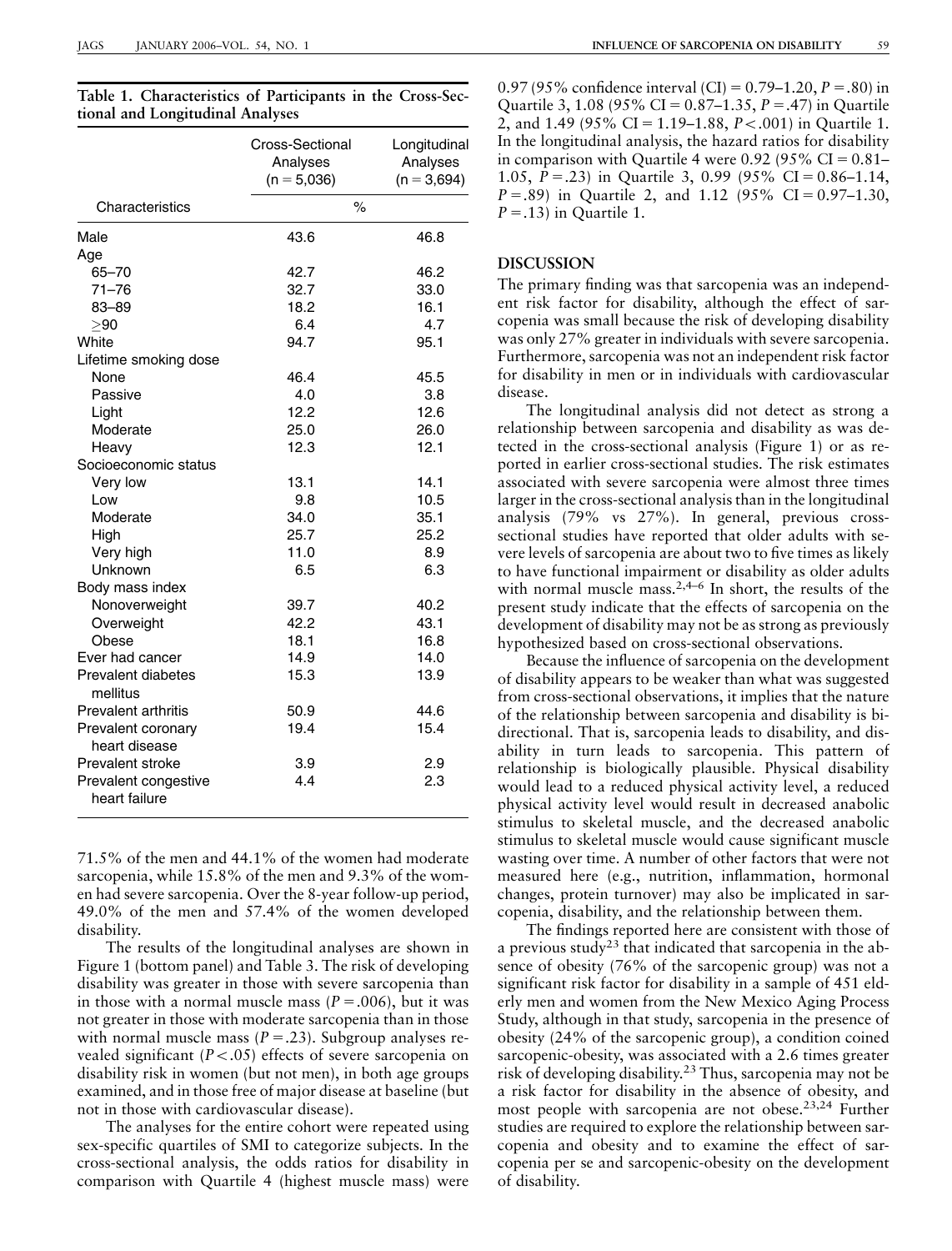

Figure 1. Cross-sectional analysis: Odds ratios for disability according to baseline categories of muscle mass. Longitudinal analysis: Hazard ratios for disability according to baseline categories of muscle mass. For both analyses, subjects with a normal muscle mass were used as the referent category. The height of the bars represents the odds ratio or hazard ratio, whereas the error bars represent the 95% confidence intervals.

The finding of this study that sarcopenia was a modest predictor of disability is somewhat inconsistent with new findings of another study that analyzed data from the

Health, Aging and Body Composition Study.15 In that study, muscle size was measured using computed tomography of the mid-thigh in 3,075 well-functioning black and white women aged 70 to 79. The risk of developing mobility limitations over 2.5 years in the lowest-muscle-size quintile was 90% higher in men and 68% higher in women compared to the highest-muscle-size quintile. These authors found a considerably stronger effect of sarcopenia than was found in the present study, in which the risk for disability was only 27% greater in those with severe sarcopenia. Possible explanations for this difference include measurement of regional (mid-thigh) versus whole-body muscle, measurement of mobility versus disability, inclusion of well-functioning subjects alone versus subjects with different functioning levels, and the use of more-precise measures of muscle in the previous study (computed tomography vs BIA).

A previous report based on the CHS cohort examined the effects of fat-free mass on the development of disability over 3 years. In that study, low fat-free mass was not a risk factor for disability. Conversely, the present 8-year followup study found that very low muscle mass was a modest independent risk factor for disability. The disparities between studies may reflect that measures of fat-free mass are a less-sensitive index of sarcopenia than measures of muscle mass per se, the differences in follow-up length, or the differences in the means by which sarcopenia was classified (tertiles vs predefined cutpoints). This study used recently derived sarcopenia cutoffs that were developed based on the relationship between whole-body muscle mass and disability in a representative sample of older Americans.2 The present study is the first to confirm the applicability of these cutpoints.

A sex difference was found in the longitudinal relation between sarcopenia and disability, with sarcopenia a risk factor in women but not men. The reasons for this sex difference are unclear and are inconsistent with cross-sectional observations. The cross-sectional analyses in this study and two previous studies<sup>2,25</sup> indicates that muscle size is more strongly related to functional performance and disability in older men than in older women. Nonetheless, the observation that sarcopenia had a greater effect on disability in

| Table 2. Disability According to Muscle Mass Category (Cross-Sectional Analyses) |                                      |                                  |  |
|----------------------------------------------------------------------------------|--------------------------------------|----------------------------------|--|
|                                                                                  | Moderate Sarcopenia                  | Severe Sarcopenia                |  |
| Group                                                                            | Odds Ratio (95% Confidence Interval) |                                  |  |
| All subjects ( $n = 5,036$ )                                                     | $1.08(0.90 - 1.30)$                  | 1.79 $(1.39 - 2.31)^{\parallel}$ |  |
| Men (n = 2,194)*                                                                 | 1.39 (0.94-2.09)                     | $2.17(1.35 - 3.55)^{  }$         |  |
| Women $(n = 2,842)^*$                                                            | $1.03(0.83 - 1.27)$                  | $1.77(1.28 - 2.44)$              |  |
| $Aae^{\dagger}$                                                                  |                                      |                                  |  |
| $65 - 74$ (n = 3,317)                                                            | $1.14(0.90 - 1.44)$                  | $2.15(1.49 - 3.08)$              |  |
| $>$ 75 (n = 1,719)                                                               | $1.00(0.74 - 1.34)$                  | $1.52$ (1.06-2.19)               |  |
| Free of major disease (n = $1,460$ ) <sup><math>\ddagger</math></sup>            | 1.20 (0.77–1.91)                     | $1.79(0.99 - 3.22)$              |  |
| Prevalent cardiovascular disease ( $n = 1,167$ ) <sup>§</sup>                    | $0.93(0.66 - 1.31)$                  | $1.78(1.10 - 2.91)$              |  |
|                                                                                  |                                      |                                  |  |

Table 2. Disability According to Muscle Mass Category (Cross-Sectional Analyses)

Note: Normal muscle mass was used as the referent group.

roser roman mased mass was asea as the referent group.<br>Odds ratios were adjusted for sex (except\*), age (except<sup>†</sup>), race, adiposity status, smoking status, cognitive function, socioeconomic status, and disease status (dia arthritis, cancer, coronary heart disease, stroke, congestive heart failure) (except<sup>†</sup>).<br> $\frac{1}{2}$ Anglycia limited to individuale free of dishetes mellitus, exthritis, cancer, coronary

 $^{\ddagger}$ Analysis limited to individuals free of diabetes mellitus, arthritis, cancer, coronary heart disease, stroke, and congestive heart failure.

§ Analysis limited to individuals with coronary heart disease, stroke, or congestive heart failure.

<sup>*ll*</sup> Significantly higher risk ( $P < .05$ ).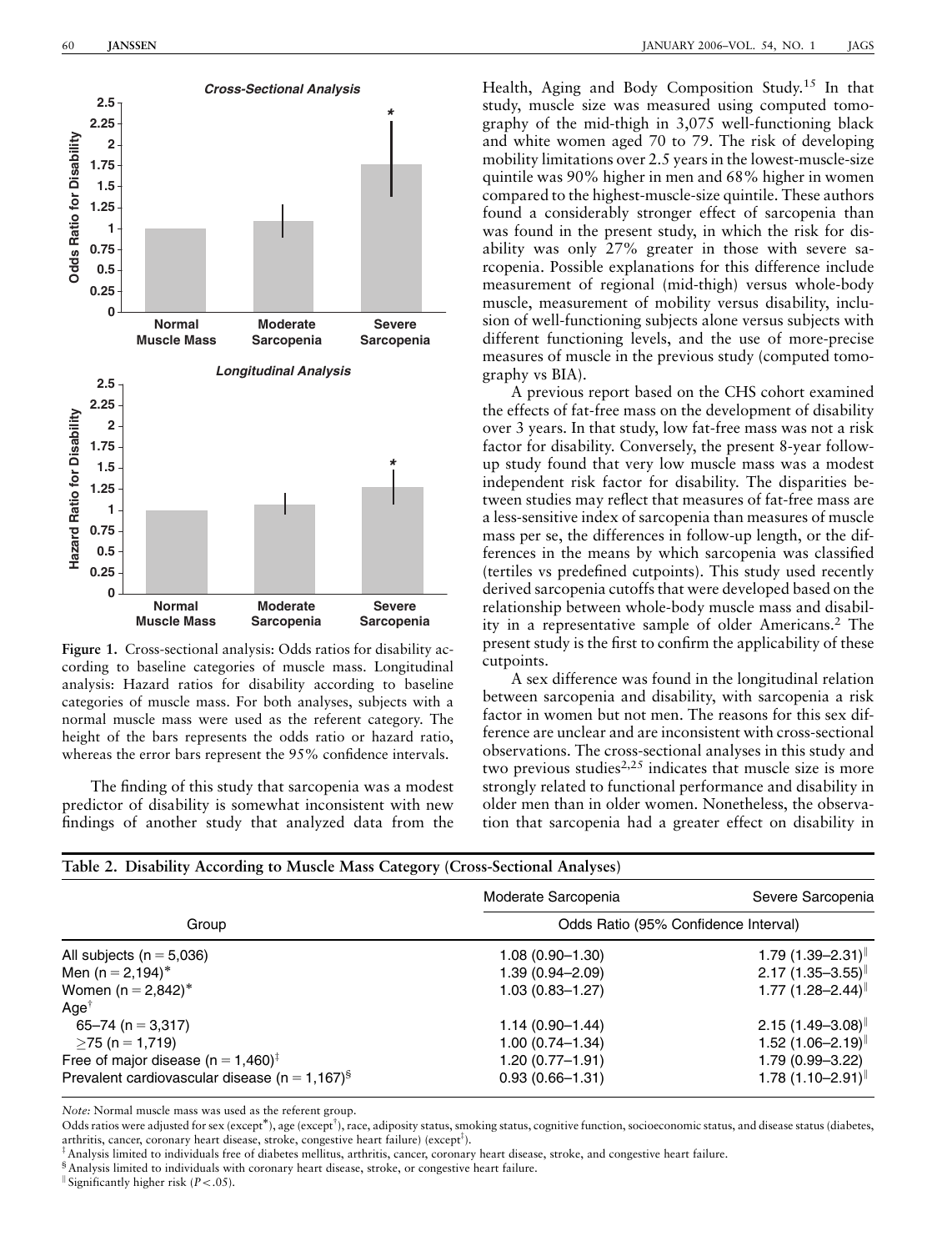#### Table 3. Hazards Ratios for Disability According to Muscle Mass Category (Longitudinal Analyses)

|                                                             | Moderate Sarcopenia                  | Severe Sarcopenia         |  |
|-------------------------------------------------------------|--------------------------------------|---------------------------|--|
| Group                                                       | Odds Ratio (95% Confidence Interval) |                           |  |
| All subjects ( $n = 3,694$ )                                | $1.07(0.96 - 1.21)$                  | $1.27(1.07 - 1.50)$       |  |
| Men $(n = 1,730)^*$                                         | $1.08(0.86 - 1.34)$                  | $1.20(0.90 - 1.61)$       |  |
| Women $(n = 1,964)^*$                                       | $1.09(0.94 - 1.25)$                  | 1.37 $(1.10 - 1.72)^{  }$ |  |
| $Age^{\dagger}$                                             |                                      |                           |  |
| $65 - 74$ (n = 2,587)                                       | $1.03(0.89 - 1.19)$                  | $1.34(1.06 - 1.69)$       |  |
| $\geq$ 75 (n = 1,107)                                       | $1.19(0.97 - 1.46)$                  | $1.37(1.05 - 1.80)$       |  |
| Free of major disease (n = $1,276$ ) <sup>†</sup>           | $1.15(0.89 - 1.40)$                  | $1.50(1.10 - 2.05)$       |  |
| Prevalent cardiovascular disease ( $n = 673$ ) <sup>§</sup> | $1.07(0.82 - 1.40)$                  | $0.96(0.64 - 1.46)$       |  |

Note: Normal muscle mass was used as the referent group.

nd is a matter that the seculus interest the content group.<br>Odds ratios were adjusted for sex (except\*), age (except<sup>†</sup>), race, adiposity status, smoking status, socioeconomic status, cognitive function, prevalent disease mellitus, arthritis, cancer, coronary heart disease, stroke, congestive heart failure) (except'), and incident cardiovascular disease (coronary heart disease, stroke, congestive heart failure).

' Analysis limited to individuals free of diabetes mellitus, arthritis, cancer, coronary heart disease, stroke, and congestive heart failure at baseline.<br><sup>§</sup> Analysis limited to individuals with coronary heart disease, str

<sup>§</sup> Analysis limited to individuals with coronary heart disease, stroke, or congestive heart failure at baseline.

 $\parallel$  Significantly higher risk (P<.05).

women makes sense from an ecologic perspective. That is, older women have a smaller muscle mass than older men,  $2,6,10$  which is consistent with the higher rate of disability in older women.1,26 Another interesting observation in this study was that sarcopenia was not a risk factor for the development of disability in individuals with cardiovascular disease at baseline. This was surprising given that the prevalence of disability is high in individuals with cardiovascular disease and that various forms of cardiovascular disease are associated with accelerated muscle wasting.27,28 Additional studies are needed to further explore the temporal nature of the relationship between muscle wasting and disability in cardiovascular disease patients.

The strengths of this study include the large sample size and the longitudinal design. One of the biggest limitations was that the exposure variable, muscle mass, was estimated using BIA. There is a strong correlation (correlation coefficient  $= 0.93$ ) between criterion measures of muscle and estimates of muscle obtained using BIA, and BIA has been shown to provide valid estimates of muscle mass.<sup>18</sup> Furthermore, the BIA equation and method employed here have been used successfully in previous epidemiological studies of sarcopenia and disability.<sup>2,6</sup> Nonetheless, because BIA is not the most-precise method for measuring muscle, the results were likely biased toward the null hypothesis and the true risks of sarcopenia were likely underestimated. Another limitation was that muscle mass was only measured at a single time (baseline). Some of the subjects who were originally nonsarcopenic would have developed sarcopenia during the follow-up and the rate of muscle loss during the follow-up period would have varied. The inability to consider changes in muscle and incident cases of sarcopenia may have diluted the strength of the longitudinal relationships.

In summary, severe sarcopenia was a modest risk factor for the development of disability in older women but not in older men. The influence of sarcopenia on disability was considerably stronger in cross-sectional than in longitudinal analysis. Additional longitudinal studies are required to confirm the findings reported here.

## ACKNOWLEDGMENTS

The CHS is conducted and supported by the NHLBI in collaboration with the CHS investigators. This manuscript was not prepared in collaboration with investigators of the CHS and does not necessarily reflect the opinions or views of the CHS or the NHLBI.

The secondary analyses presented in this manuscript were funded by a grant from the Canadian Institutes of Health Research (IJ).

Financial Disclosure: None.

Author Contributions: Ian Janssen was the sole author of this manuscript.

Sponsor's Role: The sponsor (Canadian Institutes of Health Research) had no part in the design, methods, subject recruitment, data collection, analysis, or preparation of the manuscript.

#### **REFERENCES**

- 1. Health Canada and the Interdepartmental Committee on Aging and Seniors Issues. Canada's Aging Population. Volume [Cat. H39–608/2002E]. Ottawa, Ontario, Canada: Minister of Public Works and Government Services of Canada, 2002.
- 2. Janssen I, Baumgartner RN, Ross R et al. Skeletal muscle cutpoints associated with elevated physical disability risk in older men and women. Am J Epidemiol 2004;159:413–421.
- 3. Janssen I, Shepard DS, Katzmarzyk PT et al. The healthcare costs of sarcopenia in the United States. J Am Geriatr Soc 2004;52:80–85.
- 4. Baumgartner RN, Koehler KM, Gallagher D et al. Epidemiology of sarcopenia among the elderly in New Mexico. Am J Epidemiol 1998;147:755–763.
- 5. Melton LJ 3rd, Khosla S, Crowson CS et al. Epidemiology of sarcopenia. J Am Geriatr Soc 2000;48:625–630.
- 6. Janssen I, Heymsfield SB, Ross R. Low relative skeletal muscle mass (sarcopenia) in older persons is associated with functional impairment and physical disability. J Am Geriatr Soc 2002;50:889–896.
- 7. Visser M, Harris TB, Langlois J et al. Body fat and skeletal muscle mass in relation to physical disability in very old men and women of the Framingham Heart Study. J Gerontol A Biol Sci Med Sci 1998;53A:M214–M221.
- 8. Visser M, Langlois J, Guralnik JM et al. High body fatness, but not low fat-free mass, predicts disability in older men and women. The Cardiovascular Health Study. Am J Clin Nutr 1998;68:584–590.
- 9. Sternfeld B, Ngo L, Satariano WA et al. Associations of body composition with physical performance and self-reported functional limitation in elderly men and women. Am J Epidemiol 2002;156:110–121.